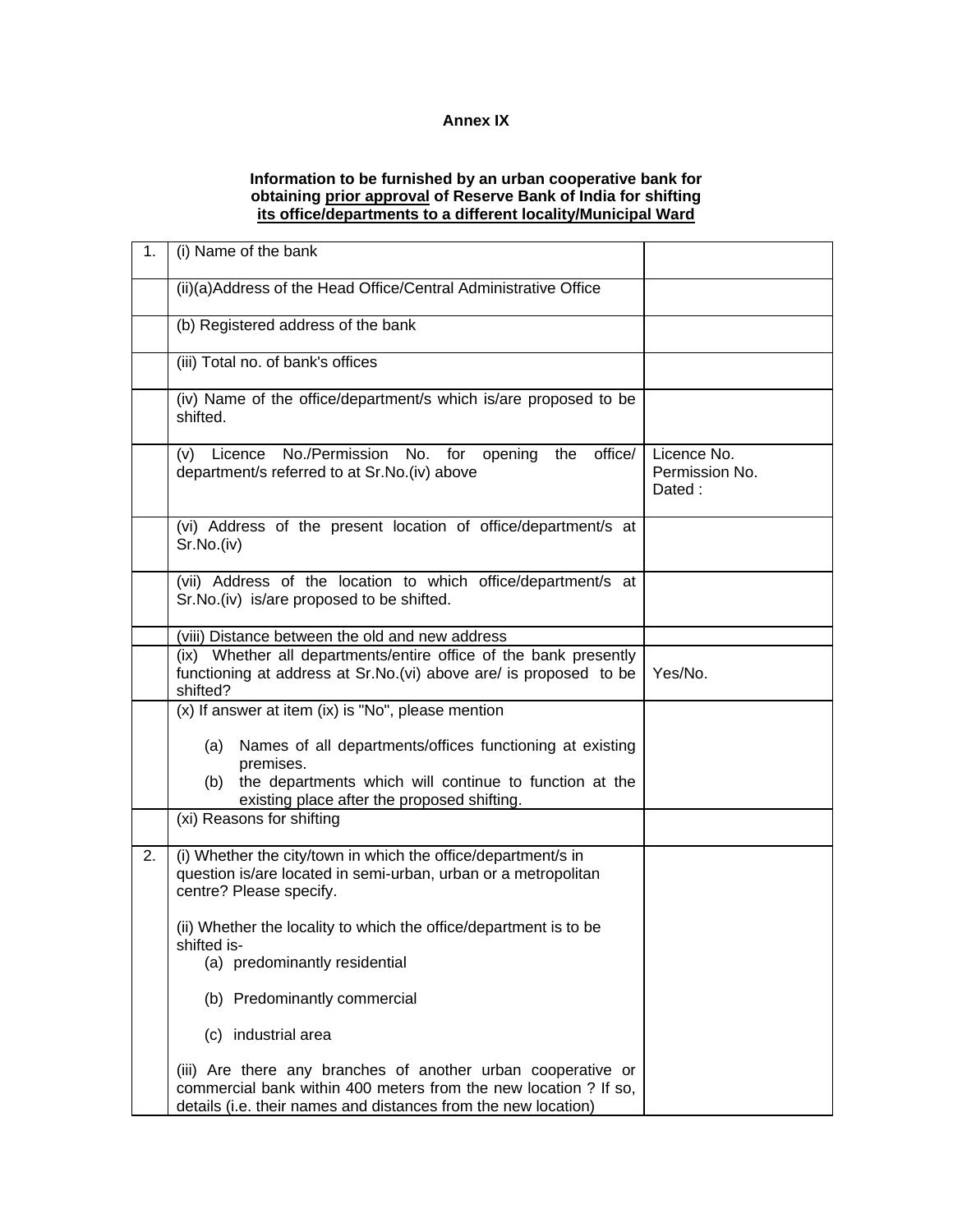|    | (iv) Is any other urban cooperative or commercial bank also<br>located in the same building to which the office/ department is<br>proposed to be shifted or in a building adjoining or opposite to it? If<br>so, give details.                              |                                        |
|----|-------------------------------------------------------------------------------------------------------------------------------------------------------------------------------------------------------------------------------------------------------------|----------------------------------------|
|    | (If answer to items (iii) or (iv) is "yes", please enclose a sketch-<br>map showing location of (i) existing and proposed premises, and<br>(ii) other banks within 400 meters of the existing and proposed<br>premises).                                    |                                        |
|    | (v) @ The bank may conduct a quick survey of the area to which it<br>proposes to shift its office, and enclose a survey report indicating-                                                                                                                  |                                        |
|    | (a) Population of the area                                                                                                                                                                                                                                  |                                        |
|    | (b) Geographical limits of the area                                                                                                                                                                                                                         |                                        |
|    | (c) No. of offices of urban coop. and commercial banks in the area<br>(Mention names of the banks)                                                                                                                                                          |                                        |
|    | $@$ The information against item $2(v)$ is to be submitted only in<br>cases of shifting of a branch (or, banking departments of a branch)<br>to another locality. The information is not to be submitted in cases<br>of shifting of administrative offices. |                                        |
|    | (d) Types of economic activities carried on in the area                                                                                                                                                                                                     |                                        |
|    | (e) Existing level of banking business of the branch, which is<br>proposed to be shifted.                                                                                                                                                                   |                                        |
|    | (f) Type/s of fresh banking business expected at the new location.                                                                                                                                                                                          | (Rs. in lakhs)                         |
|    | (g) Total volume of banking business expected at the end of 2<br>years from shifting-                                                                                                                                                                       | Deposits<br>Advances                   |
|    | <b>Old Business</b>                                                                                                                                                                                                                                         |                                        |
|    | <b>New Business</b>                                                                                                                                                                                                                                         | (Rs. in lakhs)<br>Deposits<br>Advances |
|    | Total :-                                                                                                                                                                                                                                                    |                                        |
|    | (vi) Please enclose a map indicating the location/ boundaries of<br>the proposed locality.                                                                                                                                                                  |                                        |
| 3. | (i) Whether the bank proposes to acquire the premises on<br>lease/rent or on ownership or construct own building?                                                                                                                                           |                                        |
|    | (ii) In case of purchase/self-construction-                                                                                                                                                                                                                 |                                        |
|    | (a) Whether the bank has obtained permission/applied to the<br>Registrar of Coop. Societies for investment of funds?                                                                                                                                        |                                        |
|    | (b) If so, please indicate reference No./date of such letter and<br>enclose a copy thereof.                                                                                                                                                                 |                                        |
|    |                                                                                                                                                                                                                                                             |                                        |